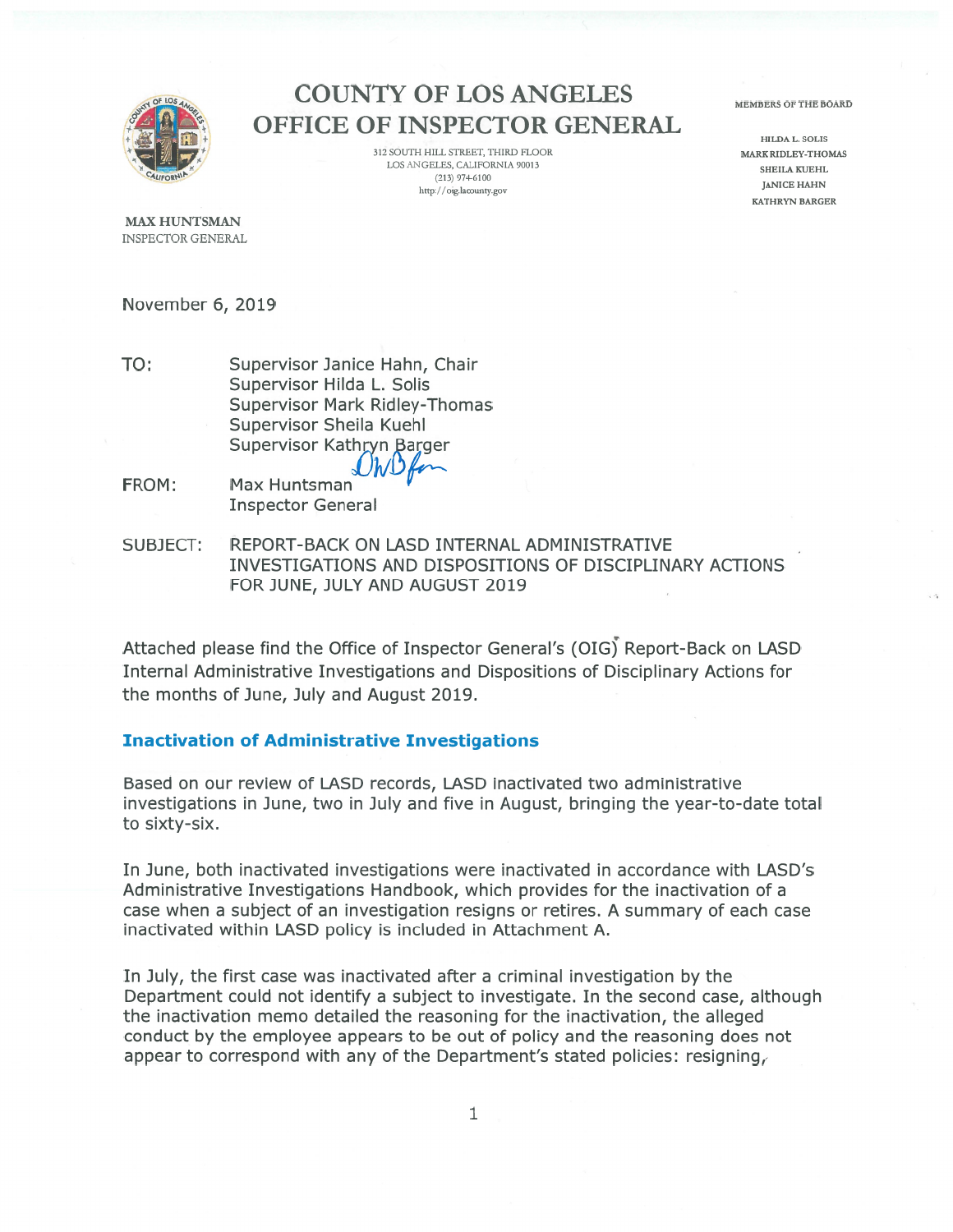The Honorable Board of Supervisors November 6, 2019 Page 2

j

retiring or withdrawal by a complainant.<sup>1</sup> Rather, the detailed memorandum states that due to the absence of instances of force in seven years and no prior disciplinary history in the employee's background, the conduct was deemed a training issue. A summary of each case is included in Attachment A.

In August, five administrative investigations were inactivated within Department policy where the employees either resigned or retired and one case where the deputy sheriff trainee was separated from the Department. That case is discussed in Attachment A.

#### **Cases in which Findings Were Modified and/or Discipline Was Changed after Letter of Intent Was Issued**

In June, July and August 2019, the Department modified the findings and/or discipline assessed as outlined in the original letters of intent for 16 employees. A summary of each of those matters is included in Attachment B.

Of note are four cases in which the Department reduced discipline from discharge to suspension days. However, the Los Angeles County Department of Human Resources (DHR) did not approve rehiring the employees in these cases. Currently, the cases are pending before the Civil Service Commission.

#### **Monitored Case Review Cases in which the Letter of Imposition Was Served**

This report-back includes a list of cases in which the employees' cases were heard by the Department's Case Review panel and in which discipline was imposed. The Case Review panel, which is comprised of the Undersheriff and two Assistant Sheriffs, reviews all cases in which the discipline recommendation by the

<sup>1</sup> Department policy allows a decision-maker, under limited circumstances, to inactivate an administrative investigation. Specifically, Manual of Policies and Procedures (MPP) section 3-04/020.20, Inactivation of Administrative Investigations, permits decision-makers to request the inactivation of an investigation by sending "a memo from the concerned Division Chief or Division Director to the Captain of Internal Affairs Bureau (IAB), detailing the reasons for the inactivation." When an investigation is inactivated, the investigation is terminated, and no findings are made.

While Department policy strongly favors completing and making findings in all administrative investigations, policy also allows that when "continuing with an administrative investigation is pointless and inactivating the case is the more appropriate course of action," inactivation may be an acceptable course of action. Examples of when inactivation may be appropriate include when the subject of the investigation resigns or retires during the investigation, when a complainant withdraws the complaint or refuses to cooperate in the investigation, or when the complainant's allegations, even if founded, would not constitute a violation of law or Department policy.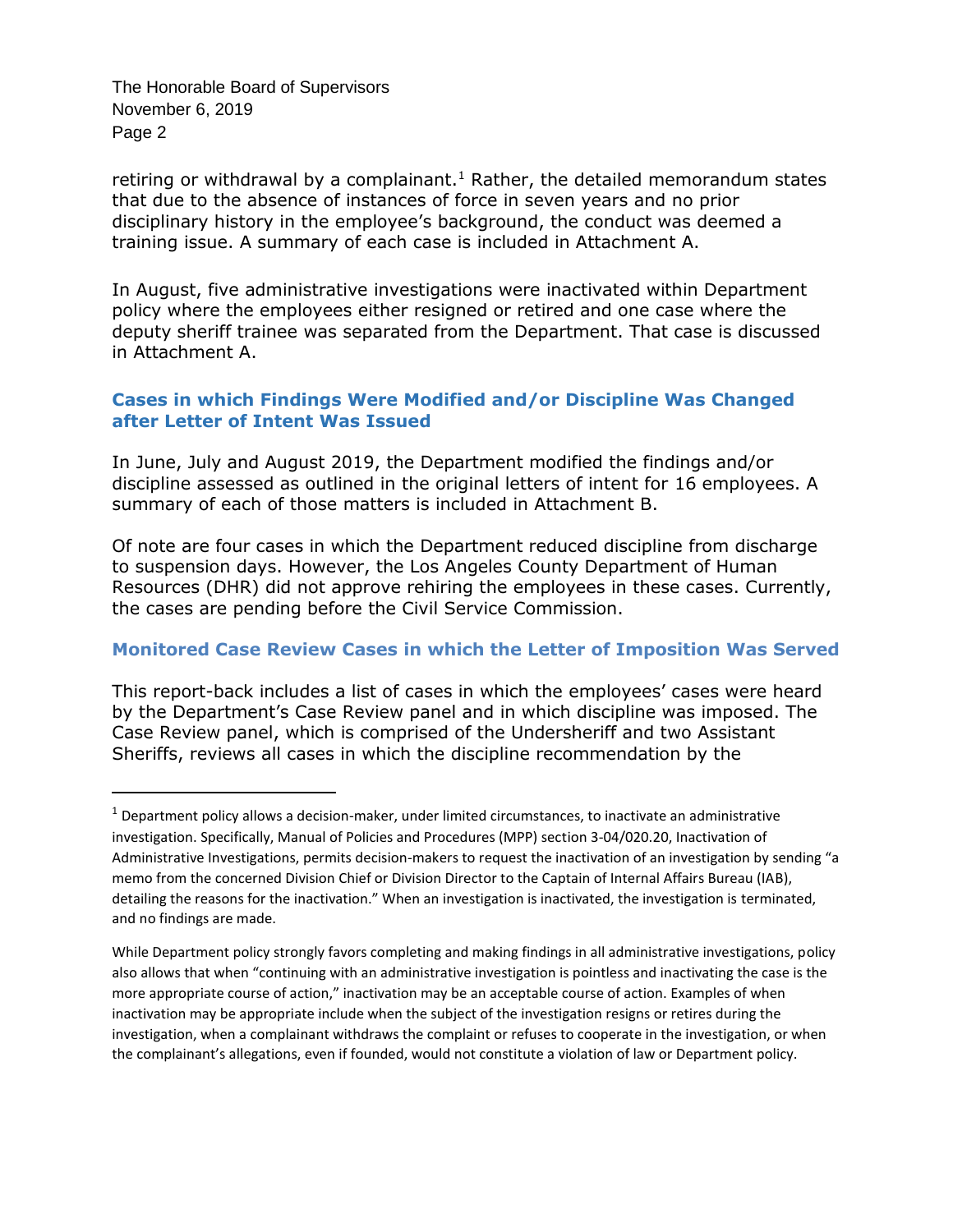The Honorable Board of Supervisors November 6, 2019 Page 3

employee's division chief or director is discharge, demotion, or suspension in excess of 15 days. $<sup>2</sup>$ </sup>

In June, July and August 2019, the Department finalized a total of 13 Case Review cases in which the Department imposed discipline after the employee was afforded an opportunity to grieve the discipline internally (i.e., through a *Skelly* hearing or in writing). After the letter of imposition is served, the employees may file an appeal with the Civil Service Commission.

A brief summary of each case is included in Attachment C.

Consistent with existing protocols, the OIG provided the Department with a draft of this report-back to afford it an opportunity to identify any information it considered to be inaccurate or to object to the information in the report being publicly released for any reason. The Department did not identify any inaccurate information or object to the information being publicly released.

#### MH:DWB

-

c: Alex Villanueva, Sheriff Sachi A. Hamai, Chief Executive Officer Celia Zavala, Executive Officer Mary C. Wickham, County Counsel Brian Williams, Executive Director, Civilian Oversight Commission

 $^2$  LASD has recently drafted a proposal that Case Review would strictly limit case review to instances in which chiefs sought to fire or demote a deputy. Such an approach, if implemented, would severely limit the ability of LASD management to ensure that chiefs seek discharge in appropriate cases.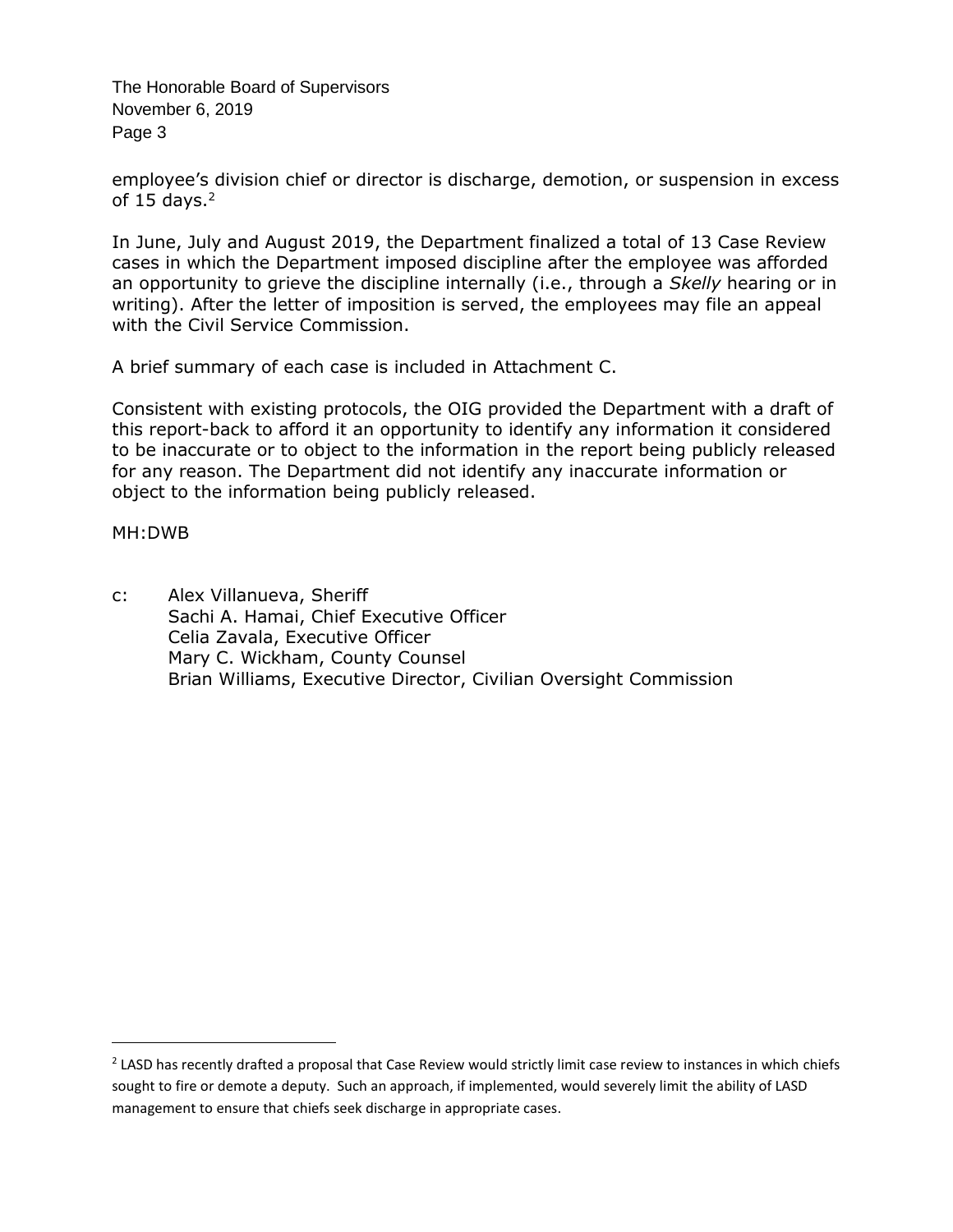#### **INACTIVATIONS NOT WITHIN POLICY**

#### *Inactivated Investigations Involving Criminal Allegations*

 $\overline{a}$ 

1. (June) An administrative investigation was initiated in December 2017, to determine whether a probationary custody assistant violated the Obedience to Laws, Regulations and Orders<sup>3</sup> policy when he attempted to enter Disneyland with a loaded firearm concealed in his waistband. In February 2018, he was criminally charged with a misdemeanor count of Possession of a Concealed Firearm under Penal Code section 25400(a)(2). In May 2018, he was separated from the Department but appealed his probationary release. The Internal Affairs Bureau (IAB) continued to monitor the criminal case and in April 2019, the subject pleaded guilty to a lesser charge of causing a disturbance under Penal Code section 415(2). Upon his conviction, the Department inactivated the administrative investigation. The inactivation memo states that due to the probationary custody assistant no

<sup>&</sup>lt;sup>3</sup> 3-01/030.10 OBEDIENCE TO LAWS, REGULATIONS, AND ORDERS: a) Members shall not willfully violate any federal statute, state law or local ordinance; b) Members shall conform to and abide by the following: Charter of Los Angeles County; Los Angeles County Code; and Rules of the Department of Human Resources; c) Members shall obey and properly execute all lawful orders issued by any supervisor of higher rank or classification or who is officially acting in such capacity; d) When assigned to duty with another member of the Department, an employee shall be subject to disciplinary action for any violation by the other member of any provision of this chapter unless the employee was unaware of the violation or unless the employee, if the situation permits safe and prudent action, attempts in good faith to prevent the violation and, at the earliest reasonable time, reports the violation to his supervisor; e) Members who violate any rules, regulations, or policies of the Department or the County, shall be subject to disciplinary action. The commission or omission of any other act contrary to good order and discipline shall also be the subject of disciplinary action; f) Members who are arrested or detained for any offense, or named as a suspect, other than an infraction under the Vehicle Code, shall immediately notify their immediate supervisor or Watch Commander of the facts of the arrest or detention or allegation. After business hours, if the member is unable to contact their immediate supervisor or Watch Commander at the Unit of Assignment, the member shall contact Sheriff's Headquarters Bureau and request immediate notification to their Unit Commander. The member shall provide details of the arrest or detention to Sheriff's Headquarters Bureau, including alleged charge(s), location, police agency jurisdiction, and return phone number where the member can be reached, for relay to the Unit Commander. The Sheriff's Headquarters Bureau member receiving notification shall immediately notify the employee's Unit Commander. The Unit Commander shall immediately notify Internal Affairs Bureau. The employee's Unit Commander shall immediately respond to the member's location if the member is arrested and taken into custody. According to the nature of the offense and in conformance with the rules of the Department of Human Resources, disciplinary action may result and may include, but is not limited to, the following: a reprimand (written); suspension without pay; reduction in rank; and/or dismissal from the Department. NOTE: For purposes of this section, any reference to "members" [s]hall include any member of the Department, both sworn and professional staff.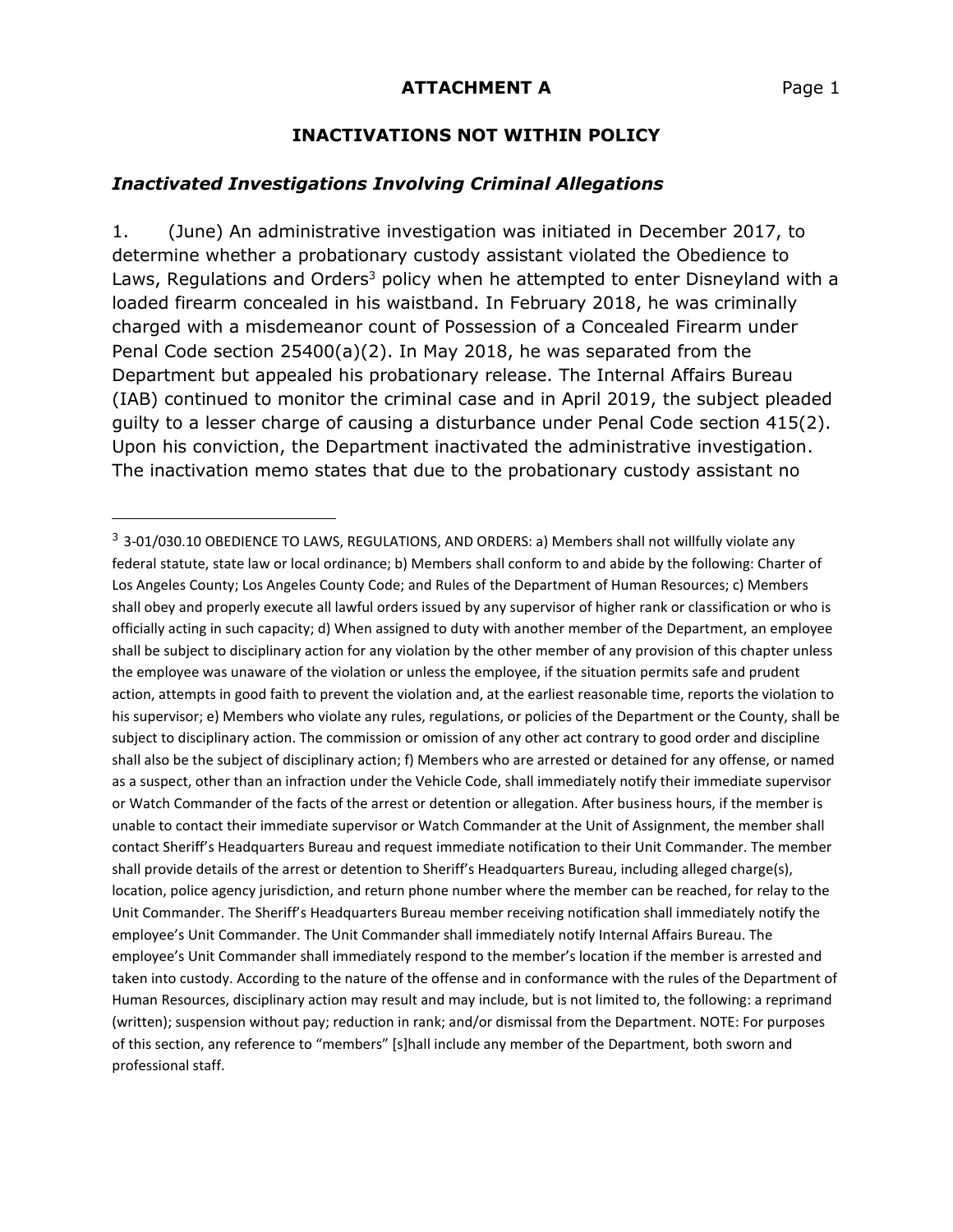# **INACTIVATIONS NOT WITHIN POLICY**

longer being employed with the Department, the case will be inactivated but in the event he returns to the Department, the case will be re-opened.

2. (July) In February 2018, an employee was the victim of food tampering at a patrol station where the food was in a communal refrigerator. A criminal investigation conducted by the Internal Criminal Investigations Bureau (ICIB) determined there was probable cause to believe that a crime occurred, however, ICIB was unable to develop corroborating evidence to identify or link a suspect to the crime. The administrative investigation was inactivated due to the inability to identify a suspect for violation of Obedience to Laws, Regulations and Orders. <sup>4</sup> The inactivation memo notes that conducting further investigation would not produce additional information or facts.

3. (August) In February 2019, a deputy sheriff trainee was arrested for a violation of Penal Code section 261(a)(3) – Rape. The trainee was immediately separated from the Department. The inactivation memo states further administrative action is not required, however, should the recruit reapply to the Department, the investigation should be reviewed prior to his reinstatement.

# *Inactivated Investigations Involving Alleged Policy Violations*

4. (June) A unit level administrative investigation was initiated in June 2018 by a captain to determine whether the employee violated the Performance to Standards<sup>5</sup> policy when it was discovered the civilian employee failed to perform

 $\overline{a}$ 

<sup>4</sup> See Footnote 2.

<sup>5</sup> MPP 3-01/050.10 PERFORMANCE TO STANDARDS

Members shall maintain sufficient competency to properly perform their duties and assume the responsibilities of their positions. Members shall perform their duties in a manner which will tend to establish and maintain the highest standard of efficiency in carrying out the functions and objectives of the Department. Incompetence may be demonstrated by:

a lack of knowledge of the application of laws required to be enforced;

an unwillingness or inability to perform assigned tasks;

<sup>•</sup> failure to conform to work standards established for the member's rank or position;

<sup>•</sup> failure to take appropriate action on the occasion of a crime, disorder or other condition deserving police attention;

<sup>•</sup> absence without leave; and/or

unnecessary absence from an assigned area during a tour of duty.

In addition to the above, the following will be considered to be prima facie evidence of incompetence:

<sup>•</sup> repeated poor evaluations; and/or

<sup>•</sup> a written record of repeated infractions of the Department's rules, regulations, manuals or directives.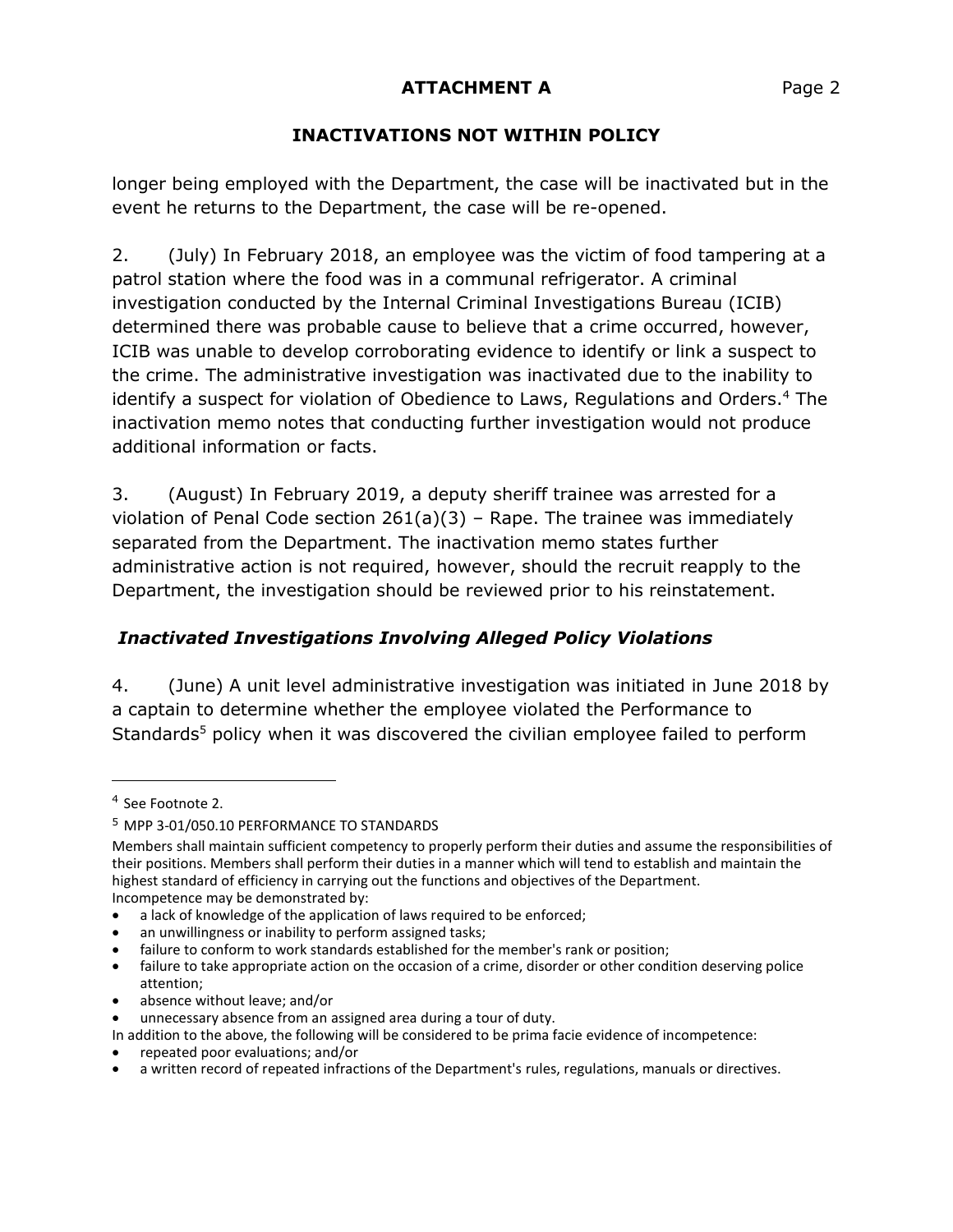### **INACTIVATIONS NOT WITHIN POLICY**

her duties by failing to timely mail correspondence to potential witnesses in a case and failing to respond to the assigned investigator about the whereabouts of the correspondence. The inactivation request stated that the conduct would have warranted a Performance Log Entry, however, prior to the discovery of the information during the investigation, the employee transferred to another unit.

5. (July) A unit level administrative investigation was initiated in September 2018 to determine whether a custody assistant violated the Obedience to Laws $<sup>6</sup>$  and</sup> Performance to Standards<sup>7</sup> policies. The custody assistant was conducting a Title 15 inmate safety check at a custody facility when an inmate threw an unknown liquid at him which struck him in the face, chest and legs. The custody assistant reacted by spraying the inmate with a burst of Oleoresin Capsicum (OC) spray. He then radioed for assistance while continuing to stand in front of the cell. Believing that the inmate was going to assault him, he used OC spray on the inmate again before exiting the row. The incident was reviewed by management on DVTel video and an administrative investigation was opened in September 2018. In the request to inactivate the case, the chief noted that after further review of the incident and taking into consideration the lack of experience in force by the employee, the matter was determined to be a training issue. The memorandum further noted that in seven years, this was the employee's first use of force and he had no prior disciplinary history. The employee was counseled and issued a Performance Entry Log. The memorandum also noted that had this case moved forward and the employee found to have violated policies, the discipline would have been a written reprimand.

j

<sup>6</sup> See Footnote 2.

<sup>7</sup> See Footnote 4.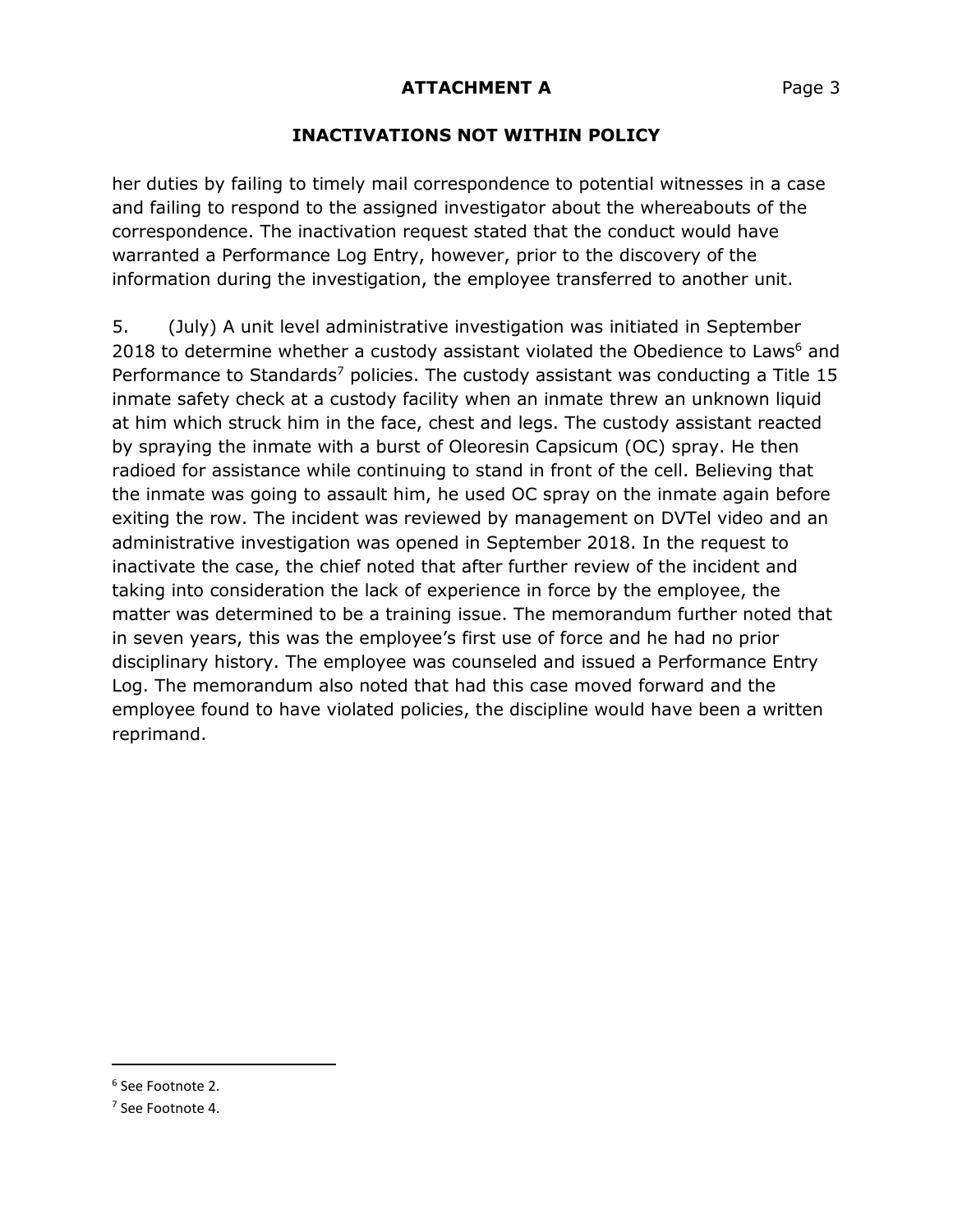### **CASES IN WHICH FINDINGS WERE MODIFIED AND/OR DISCIPLINE WAS CHANGED AFTER LETTER OF INTENT WAS ISSUED**

#### **Pre-Letter of Imposition**

 $\overline{a}$ 

1. (June) In July 2018, a deputy sheriff trainee was served with a letter of intent to suspend him for three days for violating a Temporary Restraining Order (TRO) filed against him which prohibited him from possessing firearms and ammunition. During the time the TRO was in effect, the subject was working as a Sheriff's security officer for the LASD where he had access to and was required to carry a loaded firearm while on duty. The Department found the deputy violated the Obedience to Laws, Regulation and Orders policy. After the *Skelly* hearing, the Department entered into a settlement agreement with the employee whereby the findings remained the same, but the discipline was reduced to a one-day suspension.

2. (June) In April 2019, a deputy was served with a letter of intent to discharge him for being involved in an off-duty hit and run traffic collision while under the influence of alcohol. The case was presented to the Case Review panel and the panel concurred in the discipline recommended by the employee's chief. The deputy was convicted of a misdemeanor driving under the influence charge and was found in violation of the Obedience to Laws/DUI and General Behavior policies. The deputy was in possession of his firearm but was not charged with the Safety of Firearms policy, which prohibits deputies from carrying a firearm where the officer consumed alcohol to the point where he is unable to or does not exercise reasonable care or control of the firearm. The deputy had previously served a 15 day suspension for off-duty Disorderly Conduct and Safety of Firearms policy violations. In June 2019, after the *Skelly* hearing, the chief entered into an agreement with the deputy whereby the findings remained the same, but the discipline was reduced to a 30-day suspension with the understanding that he would be subject to random alcohol testing and if he was subsequently the subject of a founded investigation involving alcohol, he would be discharged. Because the Case Review panel pre-approved the reduction at the original hearing if the subject agreed to the random alcohol testing, the case was not brought back for a rehearing at Case Review per Manual of Policy and Procures section 3-04/020.08.<sup>8</sup>

<sup>&</sup>lt;sup>8</sup>Manual of Policy and Procedures section 3-04/020.80, Modifying Findings or Discipline, "[i]f a division chief or division director is considering changing the findings and/or discipline after conducting a Skelly or grievance hearing in an investigation for which a determination has already been made and approved by the Case Review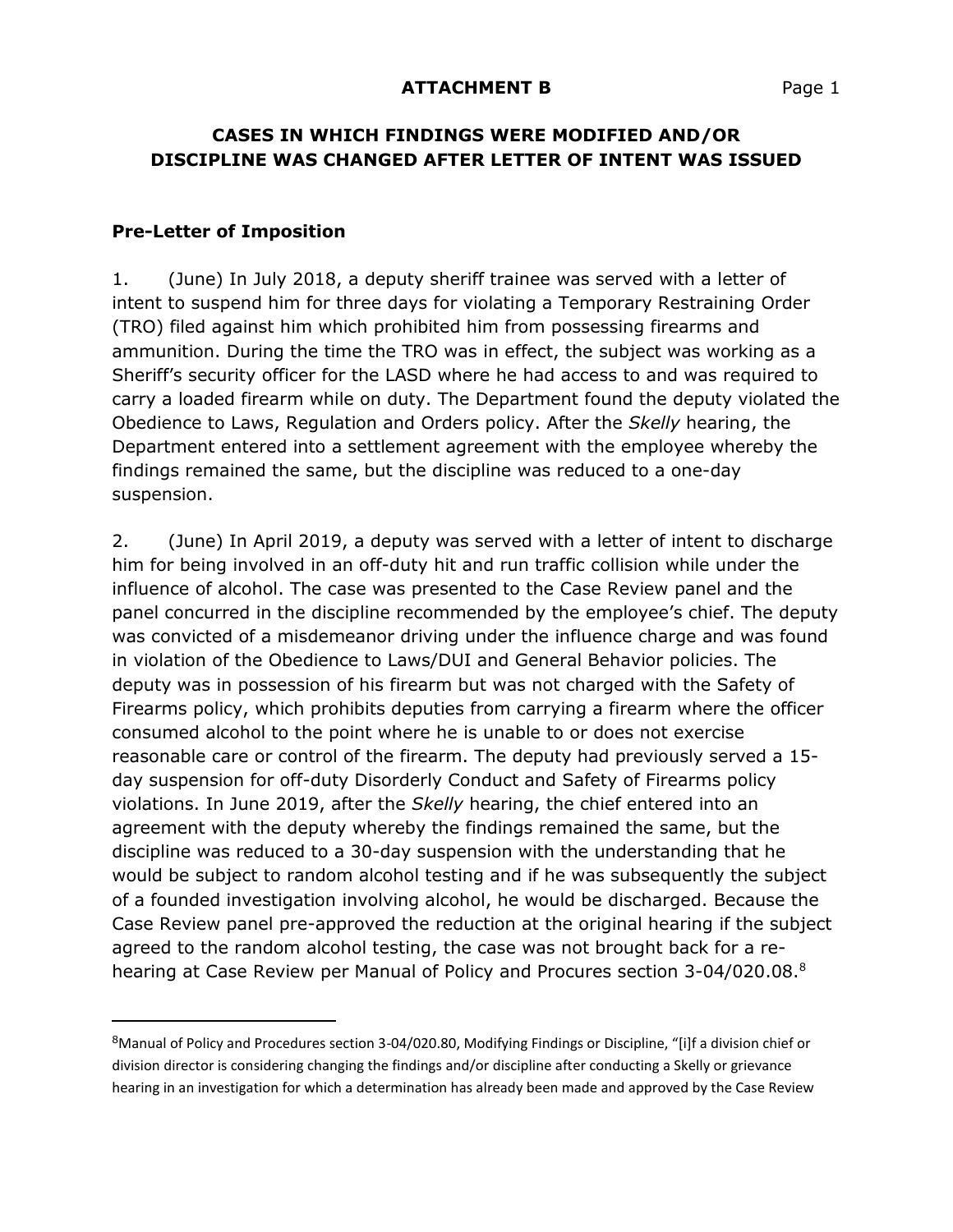### **CASES IN WHICH FINDINGS WERE MODIFIED AND/OR DISCIPLINE WAS CHANGED AFTER LETTER OF INTENT WAS ISSUED**

3. (June) In January 2019, the Department served a deputy with a letter of intent to discharge him for off-duty misconduct relating to driving a County vehicle without the knowledge and/or permission of his supervisor outside Los Angeles County; driving that vehicle while under the influence of alcohol; driving in an erratic manner, causing an outside law enforcement agency officer to draw his duty weapon in fear of his safety as the employee pulled the County vehicle up alongside his patrol vehicle; having a Blood Alcohol Concentration level of .10 and .11 when tested; having possession of his firearm while driving intoxicated; and failing to cooperate with the officers from an outside law enforcement agency by reporting a domestic violence incident in progress knowing that information to be false. The Department found the deputy violated the Use of County Vehicles, General Behavior, Obedience to Laws as it pertains to Driving Under the Influence of Alcohol and Drugs, Safety of Firearms and Cooperation During a Criminal Investigation policies. After the *Skelly* hearing the Department entered into a settlement agreement which included a "Last Chance Settlement Agreement" where the charges remained the same, but the discipline was reduced to 25 days. However, County Counsel did not approve the settlement agreement and the case is currently pending at the Civil Service Commission.

4. (June) In March 2019, the Department served a sergeant with a letter of intent to suspend him for 10 days for failing to provide written notification to his unit commander upon becoming involved in a personal relationship with another Department member (his subordinate) within his chain of command and advising that subordinate to not make proper notification to her unit commander about their personal relationship and to keep their personal relationship a secret. The Department found the deputy violated Obedience to Laws as it pertains to Personal Relationships Between Department Members and Performance to Standards policies. After the *Skelly* hearing, the Department entered into a settlement agreement with the employee whereby the findings remained the same, but the Department reduced the discipline to a five-day suspension.

5. (June) In March 2019, the Department served a deputy with a letter of intent to suspend him for three days for entering a station jail to retrieve a booking packet while having his firearm on him. All personnel are required to store their weapons

-

Committee, then the division chief or division director shall present the reason(s) to the Case Review Committee at a re-hearing. There must be sound justification for changing finding and/or discipline."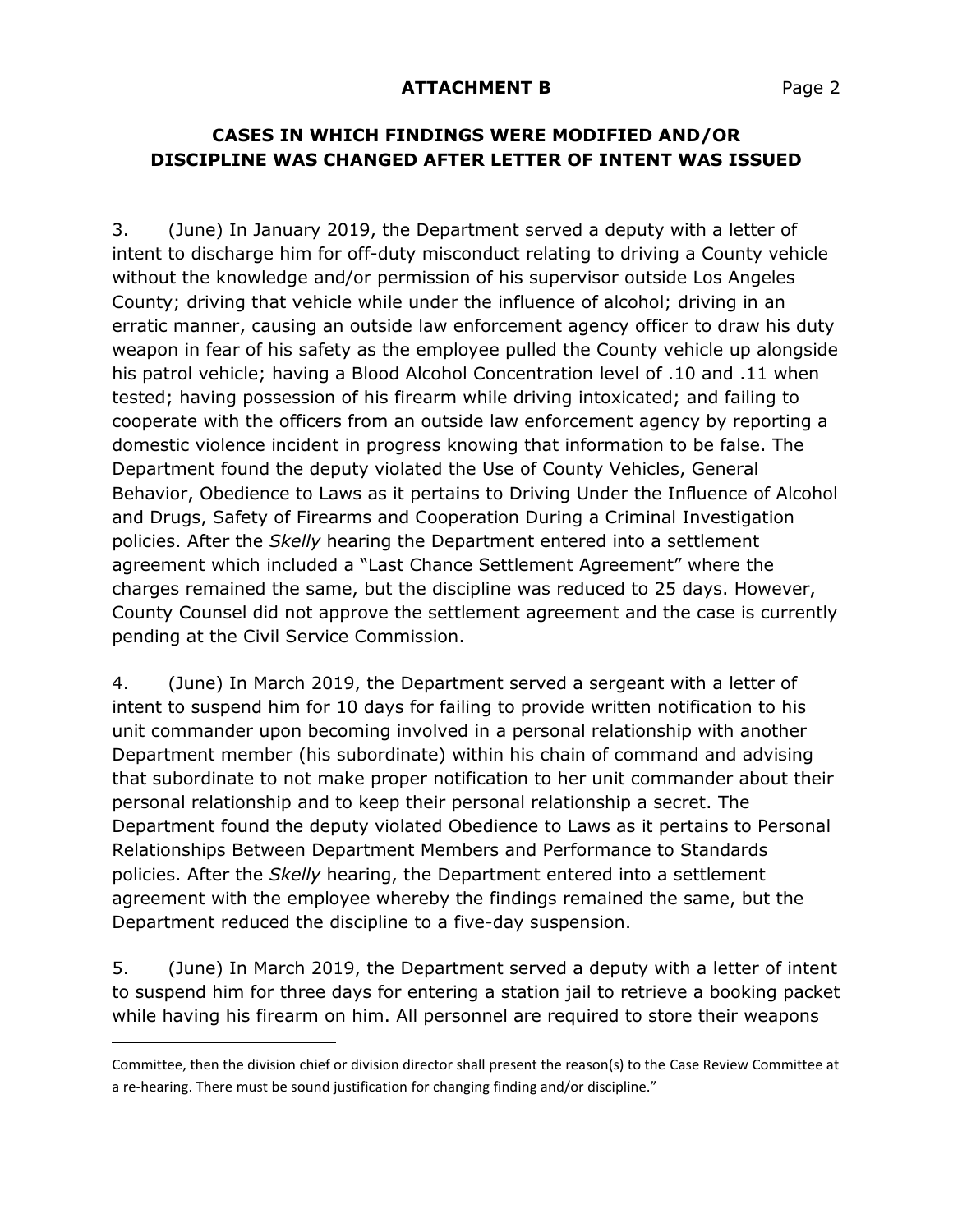# **CASES IN WHICH FINDINGS WERE MODIFIED AND/OR DISCIPLINE WAS CHANGED AFTER LETTER OF INTENT WAS ISSUED**

in a locker prior to entering the secured area of a station jail. The deputy was found to have violated the Obedience to Laws as it pertains to Custody Division Manual, Security of Weapons policy. After the *Skelly* hearing, the discipline was reduced to two days while the charges remained the same.

6. (June) In September 2018, a deputy was served with a letter of intent to suspend him for five days for failing to report his use of force to a supervisor. He was found in violation of the Performance to Standards policy. In May 2019, after the *Skelly* hearing, a different chief entered into a settlement agreement with the deputy whereby the findings would remain the same, but the discipline would be reduced to a two-day suspension.

7. (July) In March 2019, a deputy was served with a letter of intent to suspend him for 10 days for violating the Family Violence and General Behavior policies. The deputy and his fiancé, who is also a department employee, began an argument resulting in both parties throwing and breaking household items. During the incident, both the deputy and his fiancé received minor injuries from fragments of broken objects during the argument. (Neither party threw items at each other but rather the broken objects resulted in minor cuts to both parties.) The deputy contacted the police who took a report, however, neither party wished to prosecute. Both the deputy and his fiancé were the subjects of an investigation and both parties received a 10-day suspension. After the *Skelly* hearing, the Department entered into a settlement agreement whereby the findings were modified by removing the Family Violence charge and the discipline was reduced to four days. (The deputy's fiancé did not request a *Skelly* hearing and her discipline of 10 days remained.)

8. (July) In February 2019, the Case Review panel reviewed a case involving a custody assistant at a station jail accused of not conducting security checks of inmates every 30 minutes and falsifying security check logs to state that she did conduct the checks. LASD did not investigate the case for violations of Government Code section 6201 Falsification of Government Records, and thus the case was not presented to the District Attorney's office for consideration of criminal charges. The panel concurred with the acting chief's recommendation finding the employee had violated the Obedience to Laws as it pertain to Inmate Safety Checks, Performance to Standards, and the Dishonesty/False Information in Department Records policies and should receive a 20-day suspension. In July 2019, after the *Skelly* hearing, the Department entered into a settlement agreement with the deputy whereby the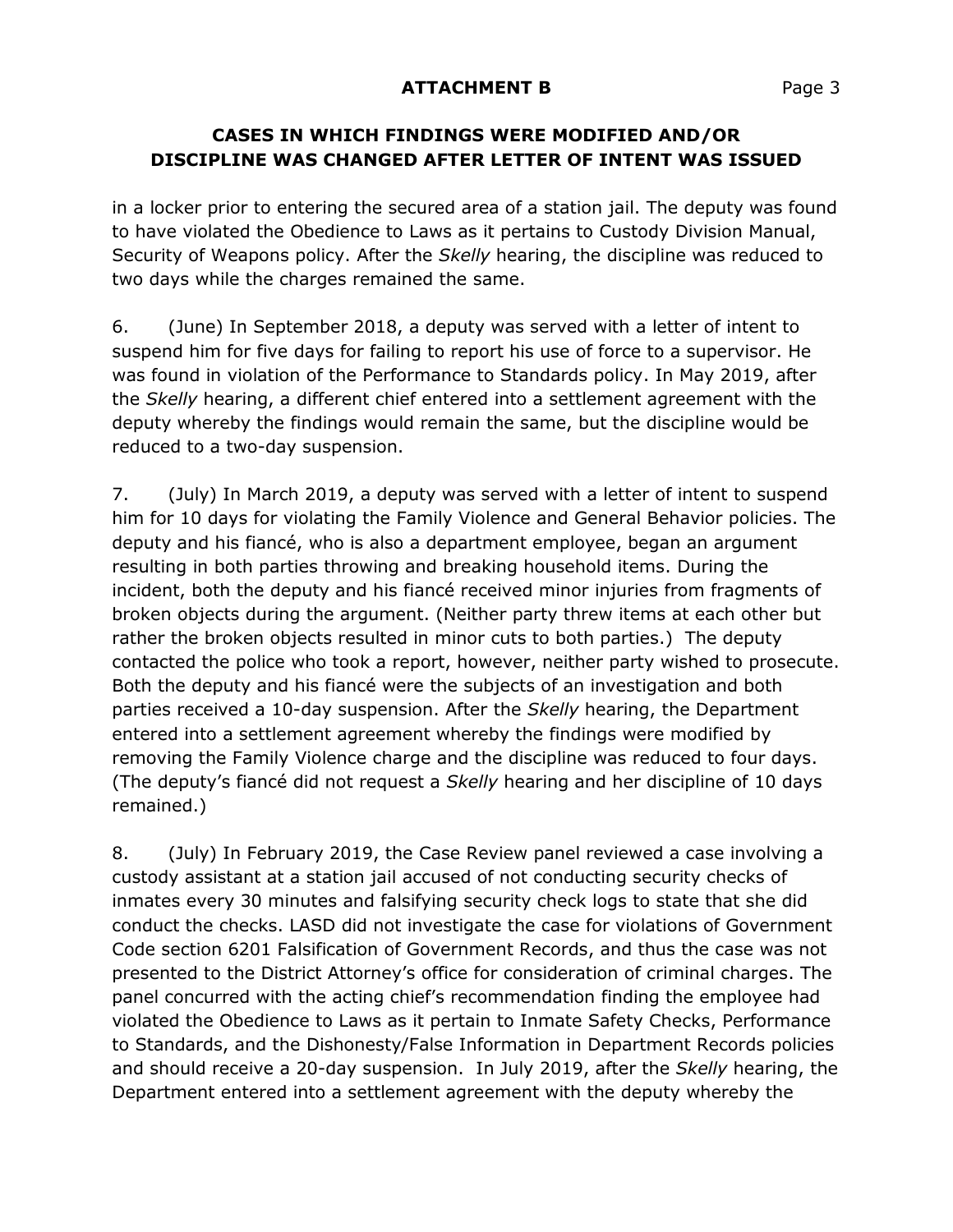### **CASES IN WHICH FINDINGS WERE MODIFIED AND/OR DISCIPLINE WAS CHANGED AFTER LETTER OF INTENT WAS ISSUED**

charges remained the same, but the discipline was reduced to 15 days. However, it does not appear the case was re-presented to the Case Review panel for concurrence prior to entering into the settlement agreement to reduce the discipline as required by policy.<sup>9</sup> Finally, because the Dishonesty/False Information in Department Records charge was founded, the facts upon which the charge is based may be discoverable in a criminal case under *Brady v. Maryland* (1963) 373 U.S. 83 and its progeny.

9. (July) In May 2019, a custody assistant was served with a letter of intent to suspend him for five days for violating the Performance to Standards and the General Behavior policies. In May 2018, an inmate made a comment about the custody assistant's weight as he passed by. This resulted in the custody assistant getting upset and confronting the inmate by "chest bumping" him, stepping on the inmate's foot and causing a bruise, $10$  re-engaging the inmate two additional times requiring two other employees to hold him back and failing to notify a supervisor of the physical interaction between him and the inmate.<sup>11</sup> LASD did not investigate the case for criminal conduct, i.e., assault or battery and thus the case was not presented to the District Attorney's office for filing consideration. In July 2019, after the *Skelly* hearing, the Department entered into a settlement agreement with the custody assistant whereby the charges remained the same but the discipline was reduced to two days.

10. (July) In June 2019, a deputy was served with a letter of intent to suspend him for five days for violating the General Behavior, Conduct Towards Others, Family Violence, and Obedience to Laws as it pertains to Penal Code section 273.5(a), Corporal Injury to Spouse or Cohabitant policies. In October 2018, the deputy was arrested after he and his wife engaged in a verbal argument which led to a physical altercation when the deputy wrapped his arms around his wife while holding her against the refrigerator, physically restraining her in an effort to remove her wedding ring from her finger and forcefully pulling the ring off resulting in complaints of pain to her finger and shoulder. The District Attorney's office rejected

 $\overline{a}$ 

<sup>&</sup>lt;sup>9</sup> See footnote 7.

 $10$  The custody assistant in his interview stated he did not know he had stepped on the inmate's foot.

 $11$  The Department did not charge the custody assistant with failing to report the force although based on the investigation and available CCTV it is not disputed that the custody assistant "chest bumped" and placed his left arm on the inmates chest causing the inmate to spin away from him. MPP 3-10/010.00 Use of Force Defined defines force as "any physical effort used to control or restrain another, or to overcome the resistance of another."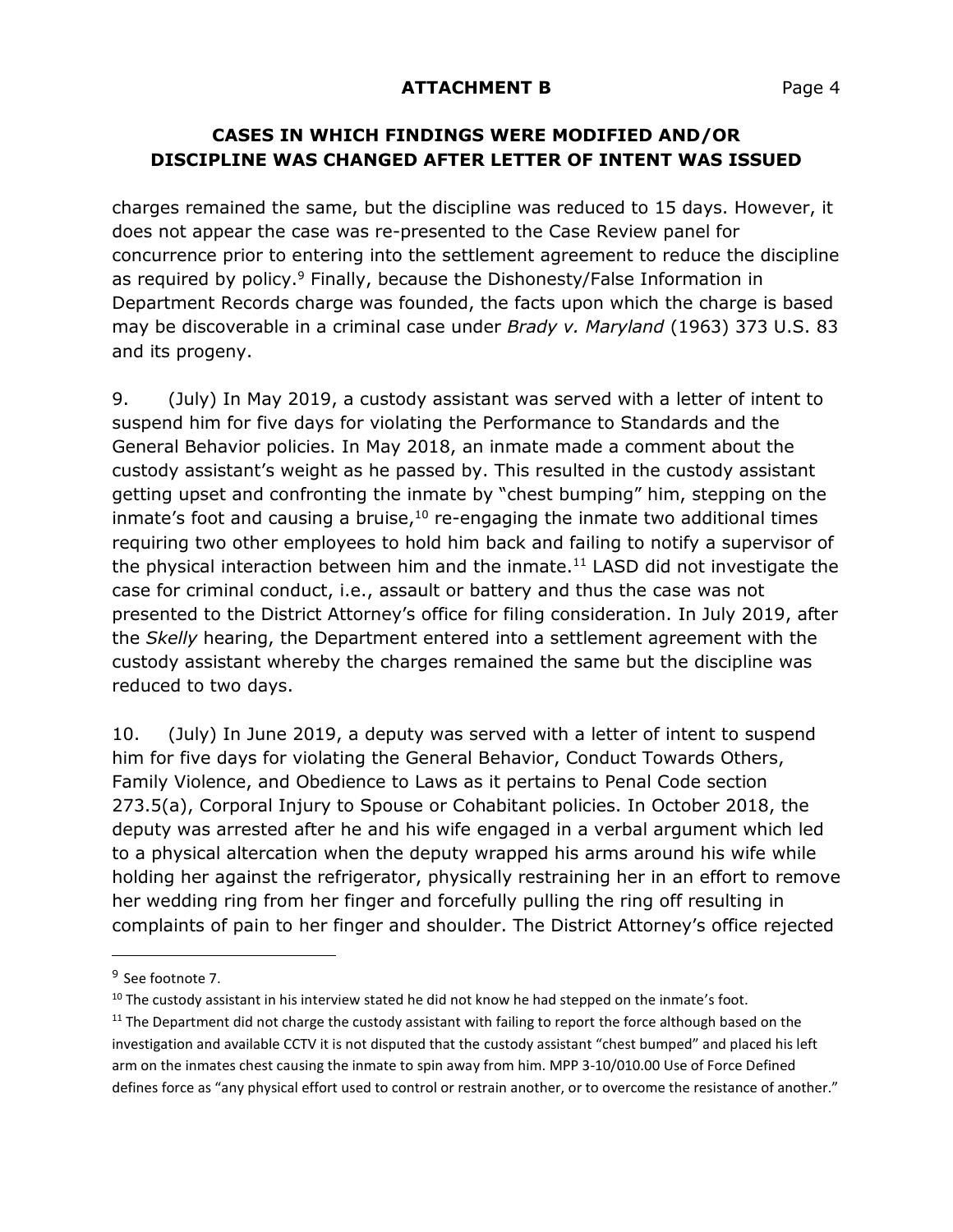### **CASES IN WHICH FINDINGS WERE MODIFIED AND/OR DISCIPLINE WAS CHANGED AFTER LETTER OF INTENT WAS ISSUED**

filing the case citing it was not provable beyond a reasonable doubt. After the *Skelly* hearing, the Department entered into a settlement agreement with the deputy reducing the discipline to three days and removing the founded Family Violence policy violation as a basis for discipline. Because domestic/family violence is an act of moral turpitude, policy violations for such conduct may be discoverable in a criminal case under *Brady* and its progeny.<sup>12</sup>

11. (August) In May 2019, the Department served a deputy with a letter of intent to suspend him for 15 days for failing to conduct proper inmate safety checks at a custody facility. In May 2018, during a Title 15 inmate safety check, an inmate signaled that his cellmate appeared to be choking. Upon entry into the cell, the inmate was found unresponsive. The deputy and his partner initiated Cardiopulmonary Resuscitation (CPR) pending the arrival of custody medical personnel and the Los Angeles City Fire Departments; however, the inmate was pronounced dead at the scene. During the investigation, it was determined that the deputy and his partner had failed to conduct 30-minute checks during their shift resulting in a 71-minute delay in one instance and a 113-minute delay in another. The deputies were found to have violated the Performance to Standards and Obedience to Laws, Regulations and Orders policy as it pertains to Custody Division Manual for Inmate Safety Checks. After the *Skelly* hearing, the Department entered into a settlement agreement with the deputy whereby the findings remained the same, but the discipline was reduced to 10 days.

# **Modifications Post Letter of Imposition**

j

12. (June) In February 2012, a deputy conducted a vehicle traffic stop whereby large quantities of drugs and cash were found inside the vehicle. When asked by the District Attorney's office (on two separate occasions) whether the arrest involved a pretext stop utilizing an informant, the deputy falsely stated it did not. However, prior to an evidentiary hearing on the matter, the deputy admitted to the prosecution team that the arrest was based on a pretext stop. Believing the deputy had misrepresented the case, the District Attorney's office dismissed the felony charges against the suspect. The Internal Criminal Investigations Bureau (ICIB) of LASD conducted an investigation into allegations of filing a false police report in

<sup>&</sup>lt;sup>12</sup> See Donley v. Davi (2009) 180 Cal.App.4<sup>th</sup> 447, 457-459; and the Los Angeles County District Attorney's Special Directive 18-01 on the Disclosure of Exculpatory and Impeachment Information, available at <http://da.lacounty.gov/sites/default/files/policies/Brady-sd18-02.pdf>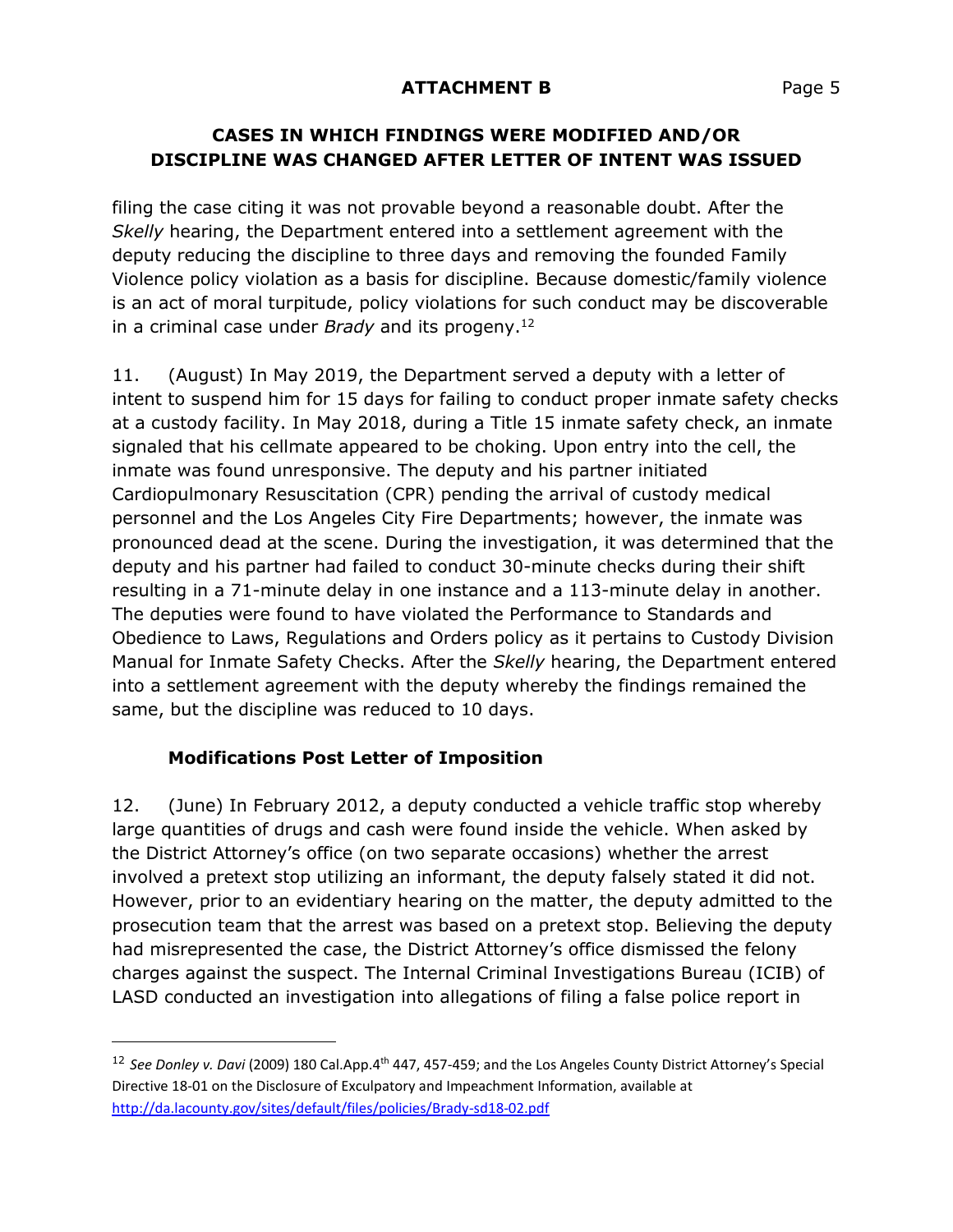### **CASES IN WHICH FINDINGS WERE MODIFIED AND/OR DISCIPLINE WAS CHANGED AFTER LETTER OF INTENT WAS ISSUED**

violation of Penal Code section 118.1 and perjury in violation of Penal Code section 118(a). In its evaluation of the case, the District Attorney's office, while declining to file charges, stated that there was evidence that the deputy was dishonest with and made false statements to the members of the prosecution team warranting attention on an administrative level.

In February 2017, the Case Review panel found the deputy to have violated Department policies pertaining to Use of Informants, Managing of Informants, Performance to Standards, Making False Statements During Departmental Investigations, Obstructing an Investigation, and Professional Conduct. In March 2017, the Department discharged the deputy. $13$ 

In April 2017, the deputy appealed his discharge to the Civil Service Commission. Six day of hearings containing witness testimony were held before the Department entered into a settlement agreement with the deputy in June 2019, whereby the discharge was reduced to a 25-day suspension and the charge of Failure to Make Statements and/or Making False Statements was modified from "Founded" to "Unresolved." If the false statements were provable but removed as part of the settlement agreement without a factual basis to do so, the underlying conduct giving rise to the false statements may also be discoverable under *Brady* and its progeny. However, the removal of the false statements charge might circumvent the requirement to disclose the *Brady* information if a full review of the deputy's personnel record is not conducted.

The Los Angeles County Department of Human Resources did not approve the settlement agreement the Department entered into with the deputy and the case is currently pending at the Civil Service Commission.

13. (June) In December 2017, a deputy was discharged for conduct that occurred in November 2014, when a group of deputies who had finished their shift, met at a bar to celebrate the end of the work week as well as the Thanksgiving holiday. While at the bar, the deputies consumed various amounts of alcoholic beverages. Based on the level of intoxication and conflict with other patrons at the bar, a female bartender asked them to leave. This resulted in a verbal altercation between her and a female deputy which then led to a physical altercation where the

 $\overline{a}$ 

<sup>13</sup> See Lau, Maya, Posten, Ben, Knoll, Corina. "Documents detail misconduct by L.A. Sheriff's deputies." *Los Angeles Times,* published on December 8, 2017 (*last accessed on October 21, 2019)*.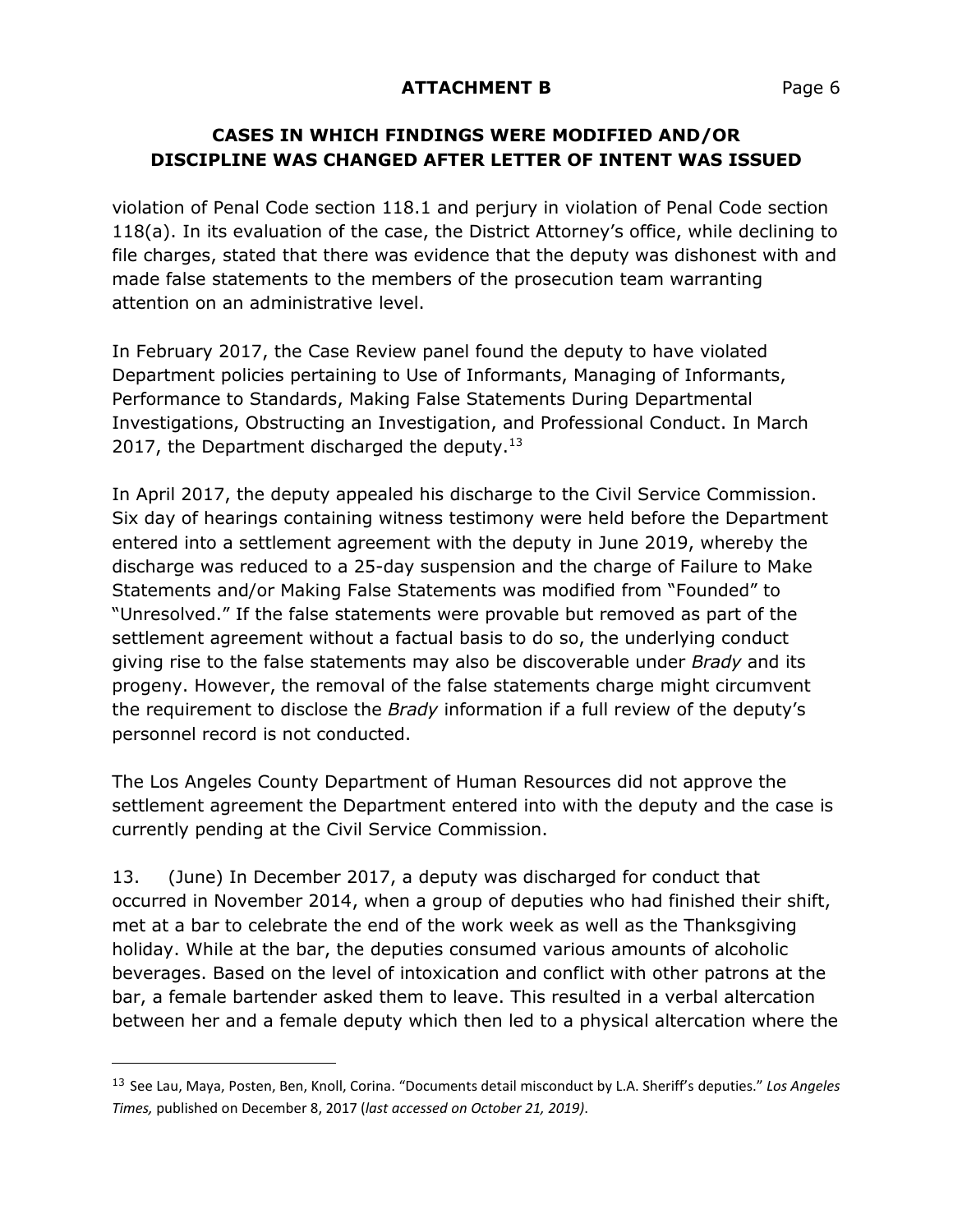# **CASES IN WHICH FINDINGS WERE MODIFIED AND/OR DISCIPLINE WAS CHANGED AFTER LETTER OF INTENT WAS ISSUED**

female deputy reached over the bar, grabbed the top of the bartender's head by her hair while pulling her towards the bar counter. Patrons and other deputies at the bar were able to separate them at which time the deputies all left the bar. A male deputy (a subject in the investigation) took the female deputy (also a subject in the investigation) in his car and drove to his residence. The male deputy failed to immediately notify a supervisor; he texted and/or called another deputy who was on duty to inquire if the station had received a call for service from the bar and wanted to ensure that if there was a call it should be resolved by determining there was no crime; asking that deputy that he be kept posted when the scene was clear as they had left a car behind; asked that deputy about the criminal investigation and what statements the bartender had made; deleted text messages after criminal investigators advised him they were aware he had sent texts inquiring about the investigation; and admitted to IAB he deliberately deleted the texts messages with the on-duty deputy so that the criminal investigators could not view them.

He was found to have violated the following policies: General Behavior, Off-Duty Incidents, Reporting Information, Obstructing an Investigation/Influencing a Witness, Cooperation During a Criminal Investigation and Unnecessary Interference with an Investigation. Both subjects of the investigation, i.e., the male and female deputy were discharged.

The male deputy appealed to the Civil Service Commission and the hearing began on December 2018 and was scheduled to continue in March 2019. On May 8, 2019, the Department entered into a settlement agreement with the deputy whereby the discipline was reduced to 25 days and the charges of Obstructing an Investigation/Influencing a Witness and Cooperation During a Criminal Investigation were changed to "Unresolved" while all other charges remained "Founded."

The Los Angeles County Department of Human Resources did not approve the settlement agreement the Department entered into with the deputy and the case is currently pending at the Civil Service Commission.

14. (June) A deputy was discharged in August 2018 for the Making False Statements During Departmental Investigations, the Honesty Policy, and Obedience to Laws policies when she failed to remain home while out injured on-duty as evidenced by taking a real estate examination, showing numerous homes as a realtor and earning over \$24,000 while receiving workers compensation. The case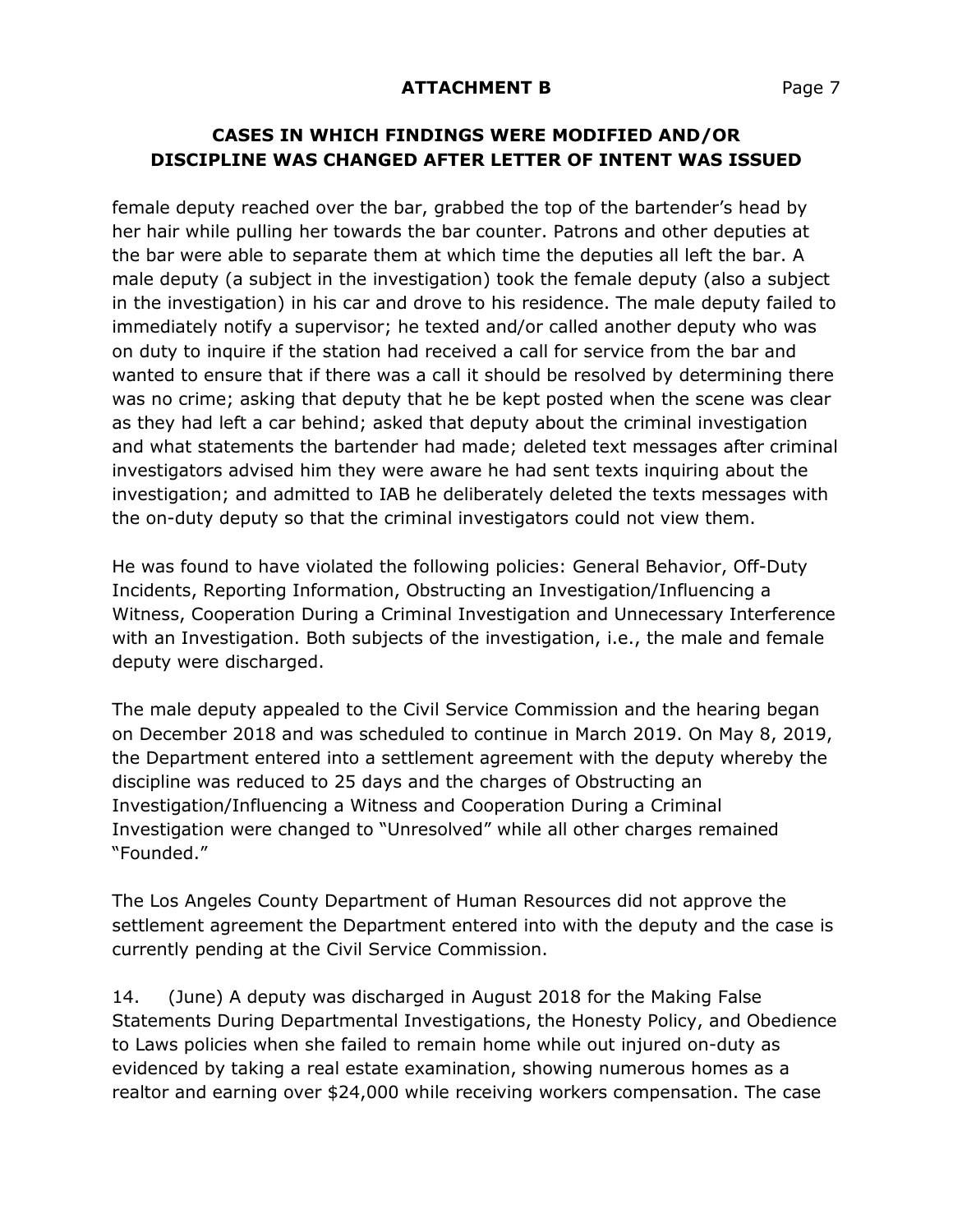### **CASES IN WHICH FINDINGS WERE MODIFIED AND/OR DISCIPLINE WAS CHANGED AFTER LETTER OF INTENT WAS ISSUED**

was submitted to the Healthcare Fraud Division of the District Attorney's office who declined to file the case for insufficient evidence. During the deputy's interview, she repeatedly lied to the internal affairs investigators by claiming she did not leave the house or did not remember leaving the house during her time while out injured onduty. In September 2018, the deputy appealed her discharge to the Civil Service Commission. In June 2019, while the case was pending before the Civil Service Commission, the Department entered into a settlement agreement with the deputy whereby the discharge was reduced to 30 days and the "Founded" charges of Dishonesty and Making False Statements were changed to "Unresolved" while the remaining charges remained the same. If the false statements were provable but removed as part of the settlement agreement without a factual basis to do so, the underlying conduct giving rise to the false statements may also be discoverable under *Brady* and its progeny. However, the removal of the false statements charge might circumvent the requirement to disclose the *Brady* information if a full review of the deputy's personnel record is not conducted.

The Los Angeles County Department of Human Resources did not approve the settlement agreement the Department entered into with the deputy and the case is currently pending at the Civil Service Commission.

15. (July) In April 2018, a deputy was served with a letter of imposition suspending him for 15 days for violating the Unreasonable Force, Performance to Standards, and Obedience to Laws as it pertains to Tactical Incidents and Force Prevention principles policies. The case involved an incident where the deputy was accused of failing to assume a better tactical position ensuring closer proximity to his partner, waving his gun at detainees while holding them at gunpoint during the same encounter, walking toward a possibly armed suspect while holding a Taser and failing to assume a tactical position of cover and firing a Taser and striking the suspect who did not pose an immediate threat as he walked in the opposite direction from the deputy while holding his hands up by his head in a nonthreatening manner. In July 2018, the Civil Service Commission granted the deputy a hearing. In July 2019, the Department entered into a settlement agreement whereby the discipline was reduced to a one-day suspension and the charges of Unreasonable Force and Force Prevention Principles were modified to a finding of "Unresolved." If unreasonable force was provable but removed as part of the settlement agreement without a factual basis to do so, the underlying conduct giving rise to the unreasonable force may also be discoverable under *Brady* and its progeny*.* However, the removal of the unreasonable force charge might circumvent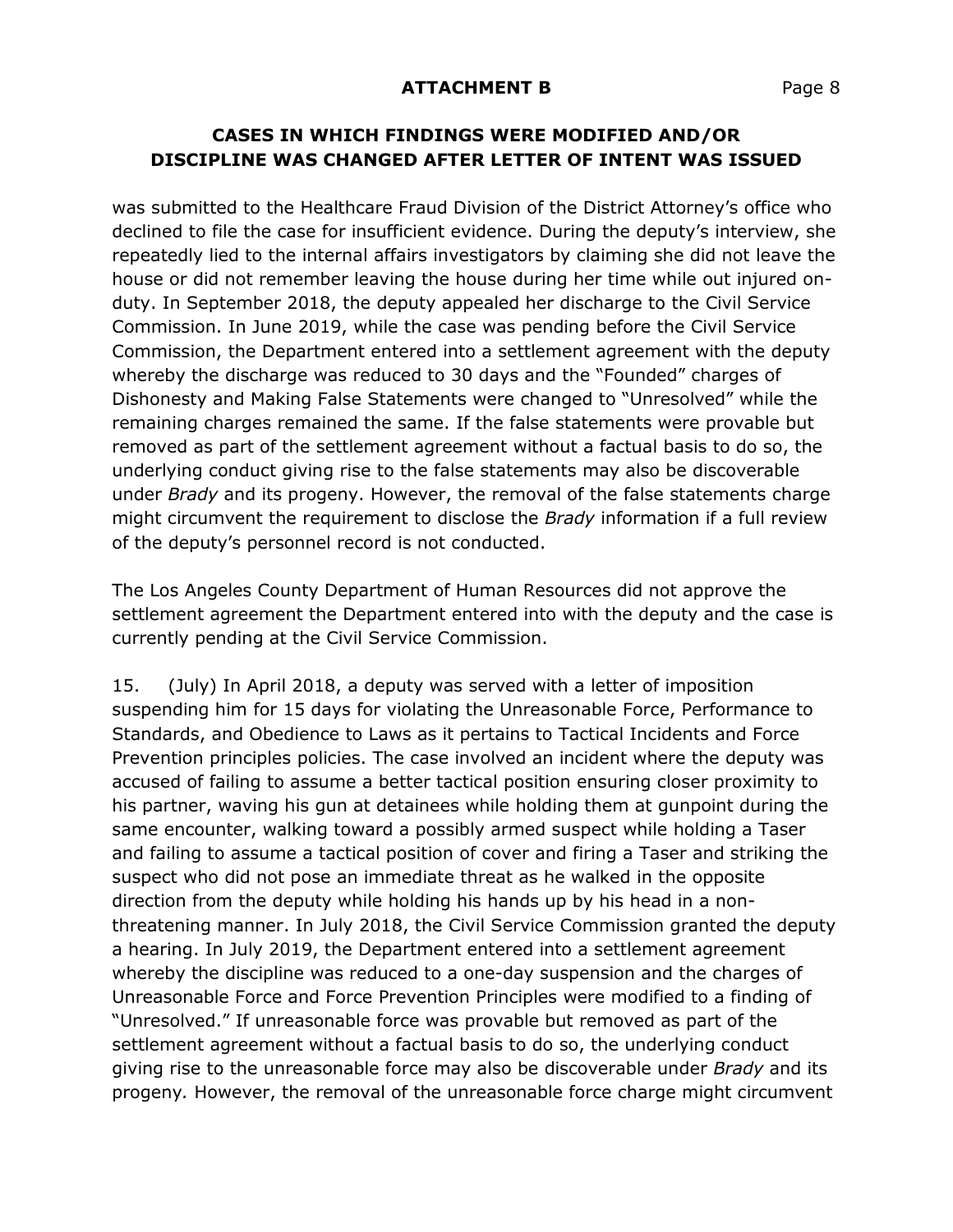# **CASES IN WHICH FINDINGS WERE MODIFIED AND/OR DISCIPLINE WAS CHANGED AFTER LETTER OF INTENT WAS ISSUED**

the requirement to disclose the *Brady* information if a full review of the deputy's personnel record is not conducted.

16. (August) In August 2018, a custody assistant assigned to a patrol station was discharged for failing to complete Title 15 inmate safety checks every 30 minutes and for falsely logging that the checks had been completed. The custody assistant was found to be in violation of the Obedience to Laws as it pertains to Inmate Safety Checks, Performance to Standards and Dishonesty/False Information in Department Records policies. While the case was pending before the Civil Service Commission, the Department entered into a settlement agreement with the Deputy whereby the charges remained the same, but the discipline was reduced to a 30 day suspension.

The Los Angeles County Department of Human Resources did not approve the settlement agreement the Department entered into with the deputy and the case is currently pending at the Civil Service Commission.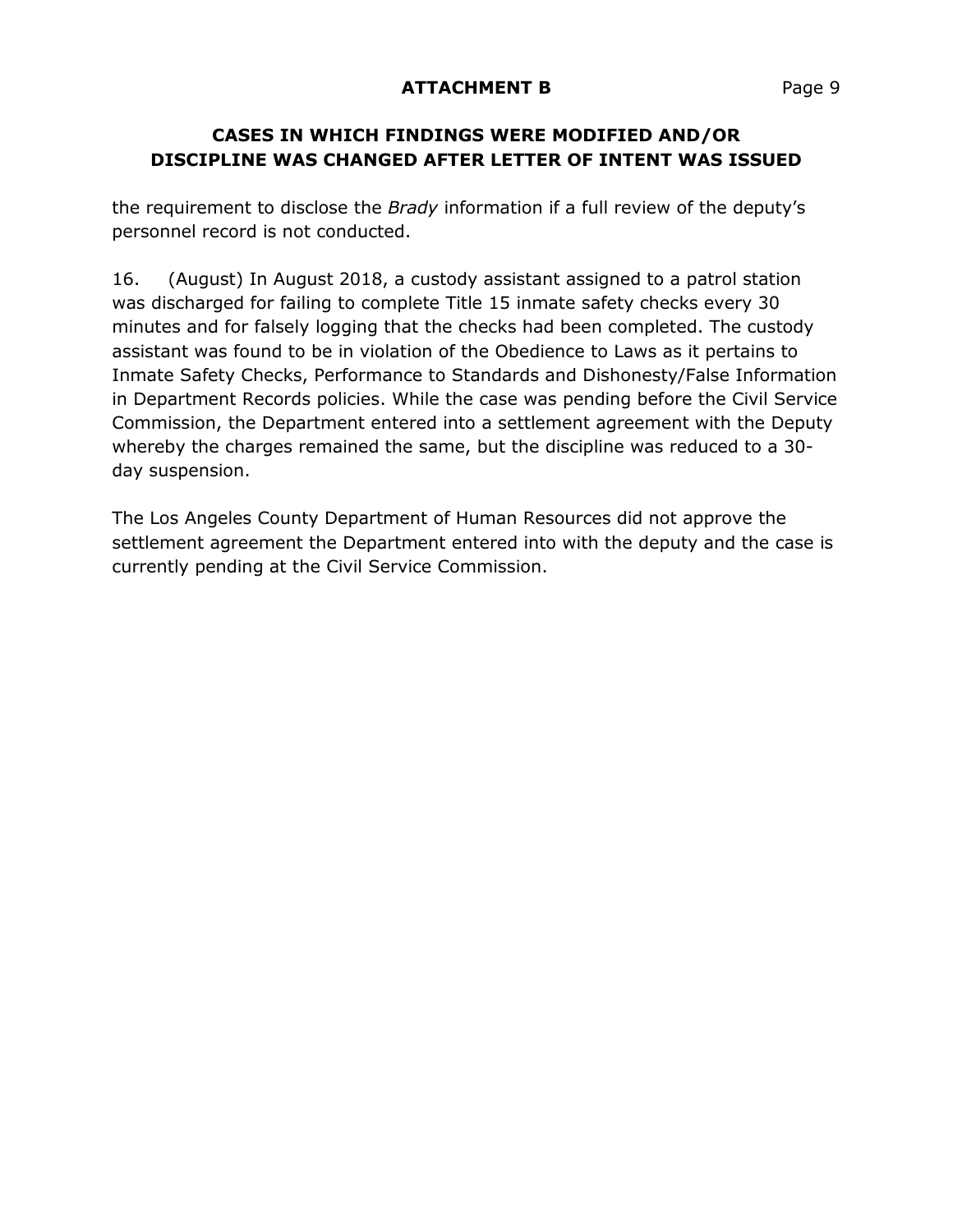# **MONITORED CASE REVIEW CASES IN WHICH THE LETTER OF IMPOSITION WAS SERVED**

1. (June) In April 2019, the Case Review panel reviewed a case involving a deputy involved in an off-duty hit and run traffic collision while under the influence of alcohol and while in possession of a firearm. Because the discipline was modified (pre-approved for reduction by the Case Review panel) before the letter of imposition was served on the deputy, the summary of this case is set forth in No. 2 of Attachment B.

2. (June) In January 2019, the Case Review panel reviewed a case involving a deputy who while off-duty drove a County vehicle while under the influence of alcohol while in possession of his firearm. The panel concurred with the chief's recommendation of discharge. Because the discipline was reduced to 25 days after the *Skelly* hearing, a more detailed summary of the case is set forth as No. 3 of Attachment B.

3. (June) In April 2019, the Case Review panel reviewed a case involving a civilian employee who made false statements about his working hours and falsified his official timecard. The panel concurred with the chief's recommendation finding the employee had violated the Performance to Standards, Honesty Policy, False Statements and False Information in Records and should be discharged from the Department. In June 2019, after the *Skelly* hearing, the Department served the employee with a letter of imposition setting forth the original findings and imposing the originally-recommended discharge.

4. (July) In February 2019, the Case Review panel concurred with a 20-day suspension on a case involving a custody assistant at a station jail who failed to conduct safety checks and falsified security check logs. Because the discipline was reduced to a 15-day suspension after the *Skelly* hearing, a more detailed summary of the case is set forth as No. 8 of Attachment B

5. (July) In January 2019, the Case Review panel reviewed a case involving a deputy accused of brandishing a firearm in public, for which he was arrested and charged. The deputy pled no contest to a lesser charge of Penal Code section 415(2) Disturbing the Peace. The case stemmed from an incident that occurred during the exchange of visitation between the deputy and his ex-girlfriend with whom he had two children. The deputy was upset he was woken up from sleep at the time of the exchange and was refusing to open the door. As he came out to confront his ex-girlfriend and the two friends she was with, he angrily pulled out a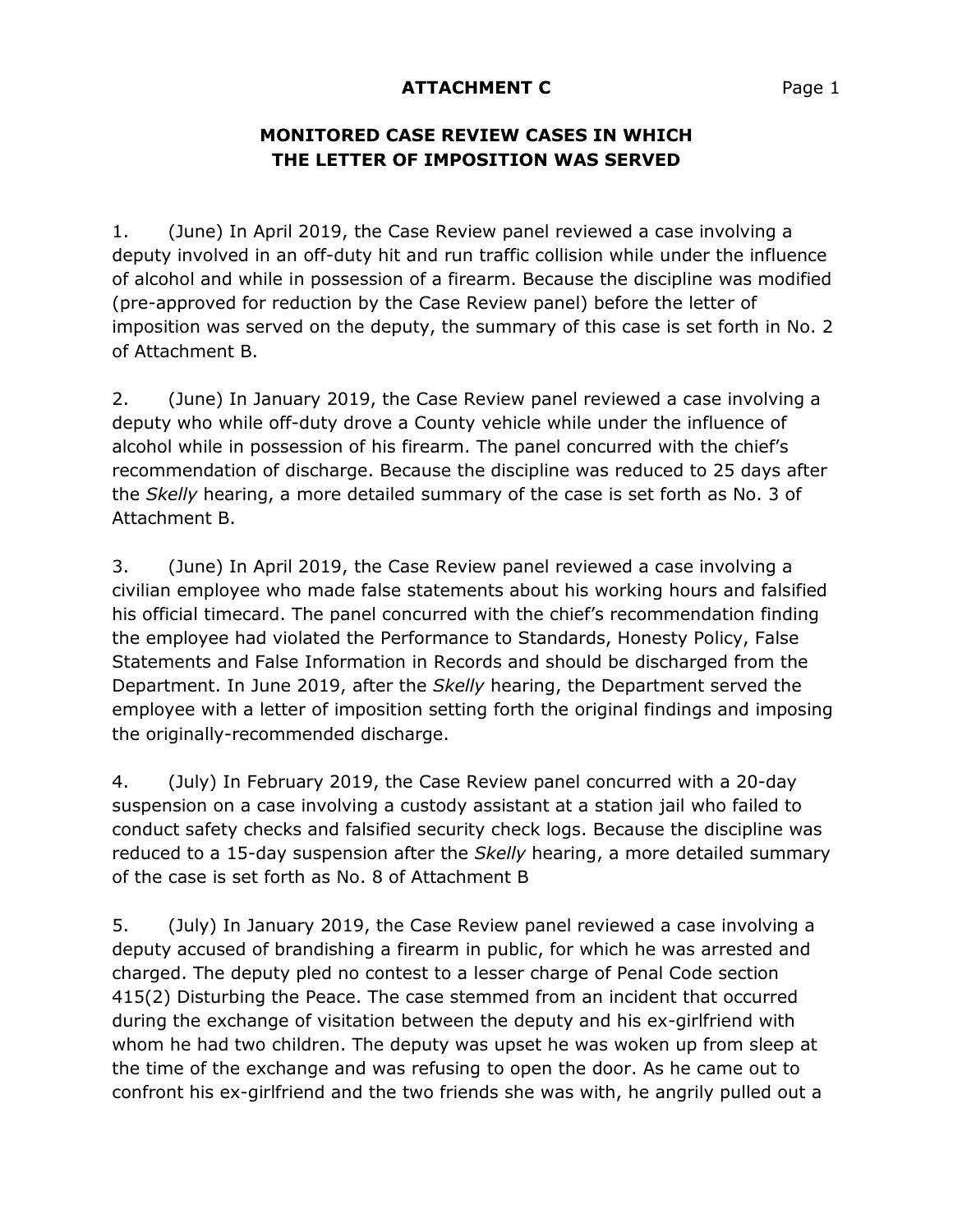#### **MONITORED CASE REVIEW CASES IN WHICH THE LETTER OF IMPOSITION WAS SERVED**

gun while berating her. Although he never pointed the gun towards his exgirlfriend, he waved the gun up and down in a manner where the barrel was pointed at her several times. The panel concurred with the chief's recommendation finding the deputy had violated the General Behavior, Conduct Toward Others, and Obedience to Laws policies and should be discharged. The Department had previously suspended the deputy for 20 days for two prior instances of domestic violence and false statements. In July, after the *Skelly* hearing, the employee was served with a letter of imposition setting forth the original findings and imposing the originally-recommended discharge.

6. (July) In January 2019, the Case Review panel reviewed a case involving a deputy accused of punching his wife in the eye resulting in the swelling and bruising of her eye and cheek, refusing to open the door for the police officers who arrived responding to the 911 call for service, telling his wife if she opened the door he would kill himself, telling the police he only had a verbal argument with his wife when in fact it was a physical altercation and denying he punched his wife. After the deputy was charged with one count of misdemeanor Corporal Injury to a Spouse under Penal Code section 273.5(a), he encouraged his wife to change her story in addition to making false statements to IAB investigators by stating he did not intentionally punch his wife. The panel concurred with the chief's recommendation finding the deputy had violated the General Behavior, Disorderly Conduct, Off-Duty Incident, Family Violence, Cooperation During a Criminal Investigation, Obstructing an Investigation/Influencing a Witness, Honesty Policy, Dishonest Statements, Dishonesty/Failure to Make Statements and Making False Statements During Departmental Internal Investigations policies and should be discharged. On July 9, 2019, after the *Skelly* hearing, the Department served the employee with a letter of imposition setting for the original findings and imposing the originally recommended discharge. On July 23, 2019, the Department entered into a settlement agreement wherein in lieu of discharge, the Department allowed the deputy to resign, the letter of imposition was rescinded and removed from the deputy's personnel file. Because the charges remained "Founded" including the domestic/family violence, dishonesty and false statements, the facts upon which the charge is based may be discoverable in a criminal case under *Brady* and its progeny.

7. (July) In April 2019, the Case Review panel reviewed a case involving a sergeant accused of committing various Policy of Equality violations including speaking loudly in a hallway about a female deputy who could overhear his comments regarding her need to breastfeed her infant, sending her inappropriate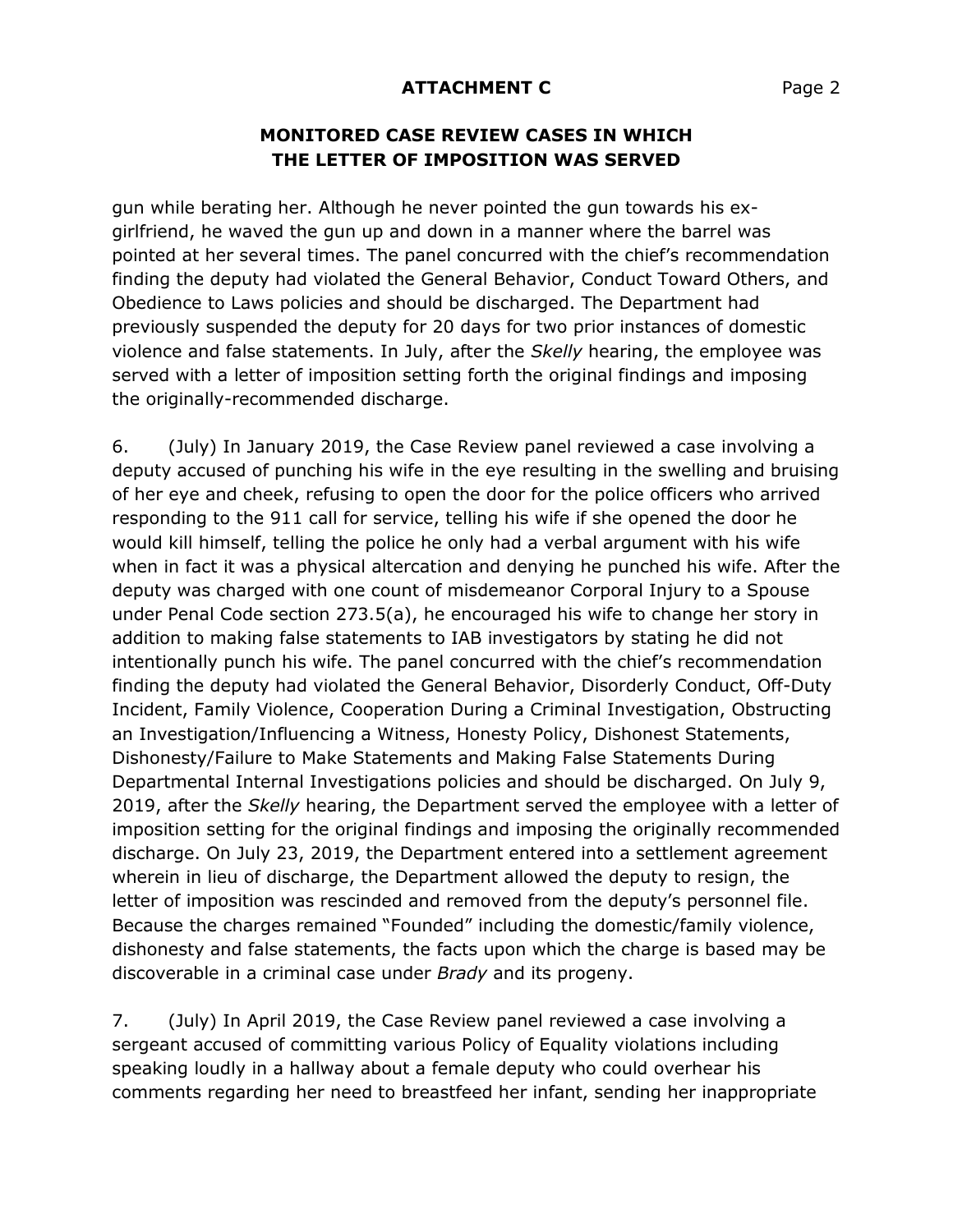#### **MONITORED CASE REVIEW CASES IN WHICH THE LETTER OF IMPOSITION WAS SERVED**

text messages asking her what type of underwear she was wearing and that she needed to be ready for when they actually hooked up, uttering sexual jokes and/or pranks against peers in the presence of subordinates, making inappropriate and/or harassing comments about a female custody assistant about her breast pumping including stating "Yum, now I'm craving milk and cookies" and similar comments while she pumped her breasts and stood outside her closed door. The sergeant was also accused of retaliatory conduct when he told the female deputy that he would find out "who said what" by getting the transcripts in reference to the investigation into his conduct and that he would sue anyone who talked bad about him. The panel concurred with the chief's recommendation finding the sergeant had violated the Obedience to Laws, Regulations and Orders as it pertains to Relationships with Subordinates, Policy of Equality – Sexual Harassment, Inappropriate Conduct Towards Others, General Behavior and Inappropriate/Disorderly Conduct policies and should be demoted from the rank of sergeant to the rank of a deputy sheriff. In June 2019, after the *Skelly* hearing, the Department entered into a settlement agreement whereby the charges remained the same but the discipline of demotion from a sergeant to a deputy sheriff was modified to remain in effect for a period of one year with a presumption of restoration if the subject completed his training classes and had no further founded investigations.

8. (July) In April 2019, the Case Review panel reviewed two cases involving a deputy regarding alcohol-related violations. In the first case, the deputy was arrested and convicted of driving under the influence of alcohol with a high blood alcohol concentration. The panel concurred with the chief's recommendation finding the employee had violated General Behavior and Obedience to Laws policies. In the second case, the deputy was accused of being under the influence of alcohol at work. The panel again concurred with the chief's recommendation finding the employee had violated General Behavior, Use of Alcohol, and Performance to Standards policies and should be discharged. In July 2019, the Department served the employee with a letter of imposition of discharge.

9. (July) In July 2019, the Case Review panel reviewed a case involving a telephone operator accused of maintaining an unauthorized personal relationships/association with and communicating, visiting and sending mail containing sexually explicit content to four inmates incarcerated in two state prisons. The panel concurred with the chief's recommendation finding the employee had violated the Fraternization and Prohibited Association and General Behavior policies and should be discharged. In July 2019, after the letter of intent but before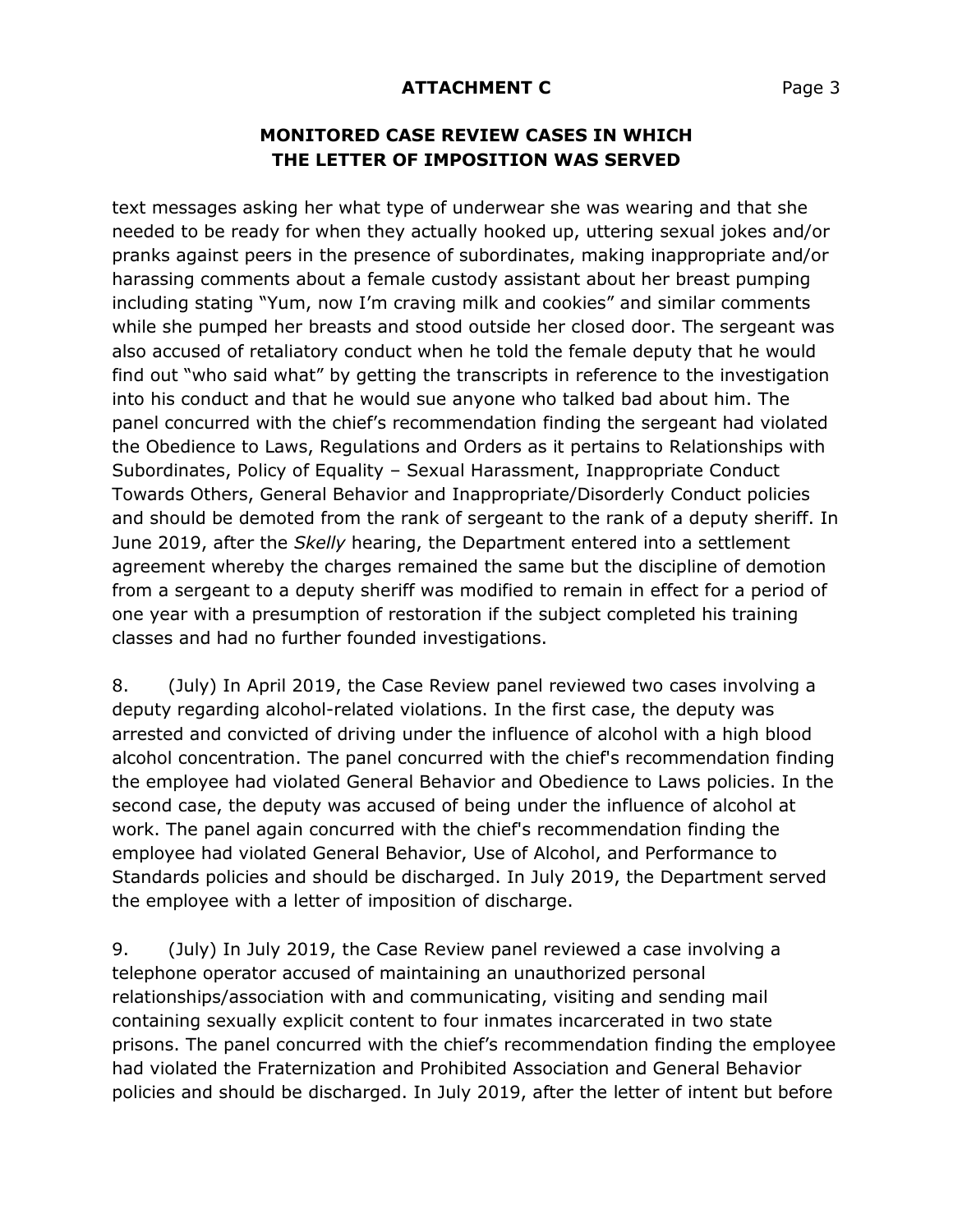### **MONITORED CASE REVIEW CASES IN WHICH THE LETTER OF IMPOSITION WAS SERVED**

the letter of imposition had been served, the employee submitted her resignation to the Department.

10. (August) In March 2012, a deputy was involved in an on-duty deputyinvolved shooting. In August of 2013, after review by the Executive Force Review Panel (EFRC), the panel recommended the deputy should be discharged after finding the force used against the uncooperative and armed suspect was reasonable and justified, however, the tactics used by the deputy were not within Department policy. Specifically, the panel found the deputy had violated the Department's Performance to Standards policy when he displayed a lack of knowledge regarding his authority to enforce the appropriate municipal code sections regarding drinking an alcoholic beverage within the curtilage of private property and displaying a lack of knowledge regarding his authority to enter upon a fenced-in yard within the curtilage of a residence without the owner's permission or a legal privilege. The panel further found that the deputy had not established reasonable suspicion or probable cause that the suspect was involved in criminal activity, the deputy was denied access by the suspect who had authority to grant or deny consent. Department policy requires that any discipline of 16 or more days be presented to a Case Review panel. However, at the time of the EFRC panel's finding, the deputy had already been discharged on a previous administrative investigation case. Therefore, the case was inactivated.

Subsequently, the deputy appealed the prior discharge case and was re-employed after the Civil Service Commission reduced his discharge to 15 days. Upon becoming a Department employee again, this case was presented to the Case Review panel in March 2019. The panel concurred with the chief's recommendation that instead of discharge as originally recommended by the EFRC panel, the discipline should be reduced to 30 days. In August 2019, after the *Skelly* hearing, the employee was served with a letter of imposition setting forth the original findings of the EFRC panel but imposing a 30-day discipline as recommended by the current chief and concurred with by the Case Review panel.

11. (August) In July 2019, the Case Review panel reviewed a case involving a deputy who tested positive for alcohol while on-duty during a random drug test pursuant to a Departmental Agreement she had signed in July 2018. The panel concurred with the chief's recommendation finding the employee had violated the General Behavior and Use of Alcohol policies and should receive a 30-day suspension. The deputy did not exercise her right to a *Skelly* hearing and was